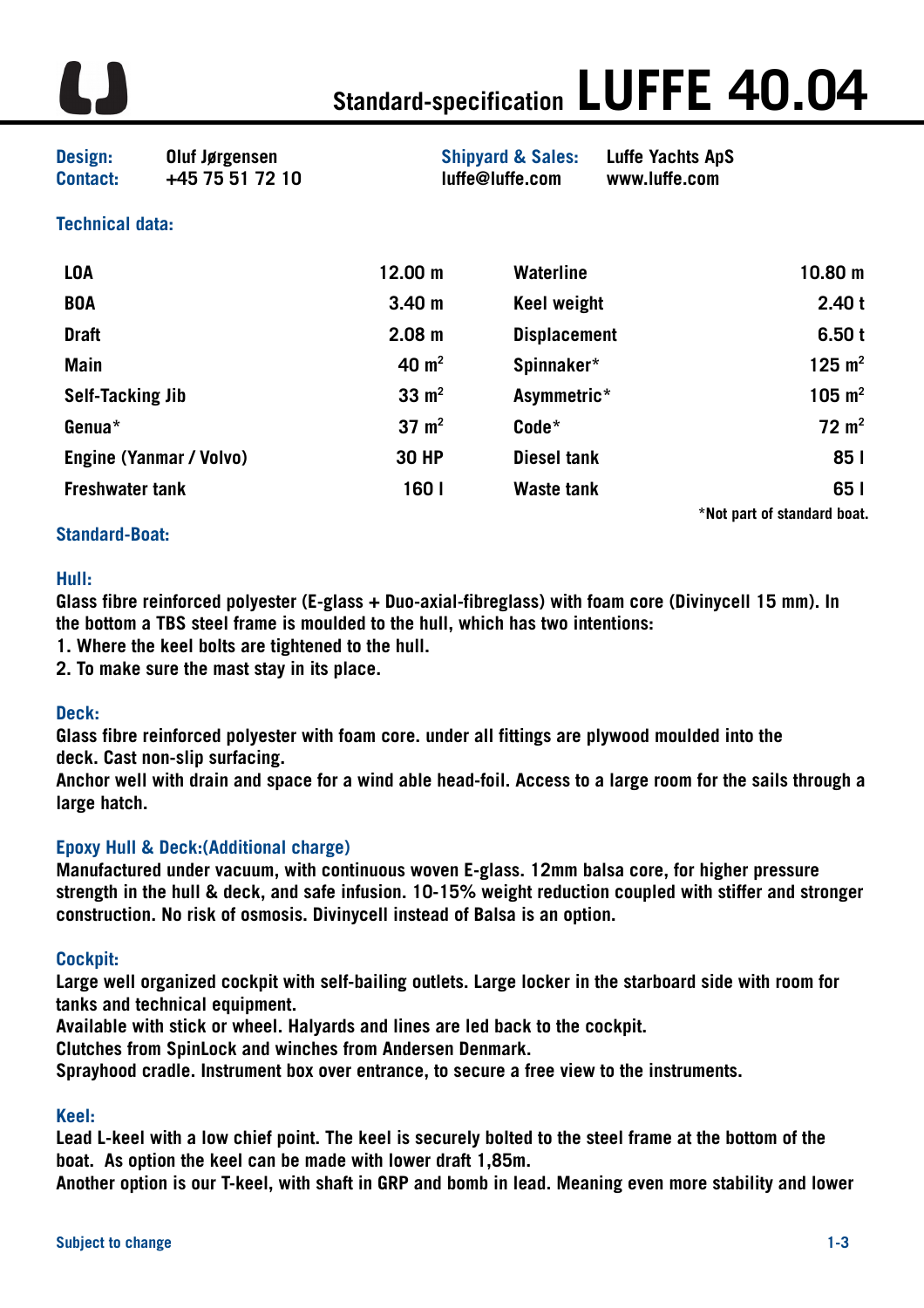

#### **weight.**

**T-keel's comes with drafts between 1,85 -2,25m. Keel bolts goes direct from bomb to steel frame. Very safe construction.** 

#### **Rudder:**

**Glass fibre reinforced polyester with massive aluminium rudder stock. Needle bearings.**

## **Engine:**

**Yanmar / Volvo 30HP with alternator and freshwater cooling. Seawater filter and water separator. 2-blade folding propeller.**

## **Mast and Rigging:**

**Natural anodized aluminium mast and boom. 9/10 Mast with 2 spreaders turning 20 degrees aft. Rigging is rod, with bronze rigging screws. Mast standing on keel frame. Halyards are lead back to the cockpit. Halyards in the mast are Spectra. Backstay with hydraulic pump. Reef system is single line to haul front and aft at the same time.** 

#### **Tanks:**

**Water tank 160l. Diesel tank 90l. Holding tank 65l. All tank are stainless steel with filler holes on deck.**

**Winches:** 

**Genoa: Frederik Andersen ST46 2 pcs. Halyards: Frederik Andersen ST40 2 pcs. Main and spinnaker: Frederik Andersen ST40 2 pcs. All Winches are Full Steel.**

#### **Accommodation:**

**First-class workmanship in selected woods. Hand-grinded and treated to obtain a non-gloss finish. Optional: high-gloss finish. Choose between oak, teak, mahogany or American cherry.** 

#### **Front Cabin:**

**Large double berth. Room for dressing. Large stowage under the berth. Cupboards with and without shelves. Shelves over berth.**

#### **Bathroom:**

**Spacious Bathroom with sink and water faucet. (w.combined faucet/shower). The bottom gathers the water from the shower which by means of an electric pump is lead out. Cupboards with shelves.**

#### **Saloon:**

**Light and pleasant saloon. Two sofa beds, the port sofa is L-shaped, and a saloon table. Cupboards and shelves above the sofas. Standing height at pantry and chart table (1.85 m).**

#### **Navigation Section:**

**Chart table with space for paper-charts, chart table lamp, large electric control panel and plenty of room for navigation equipment.**